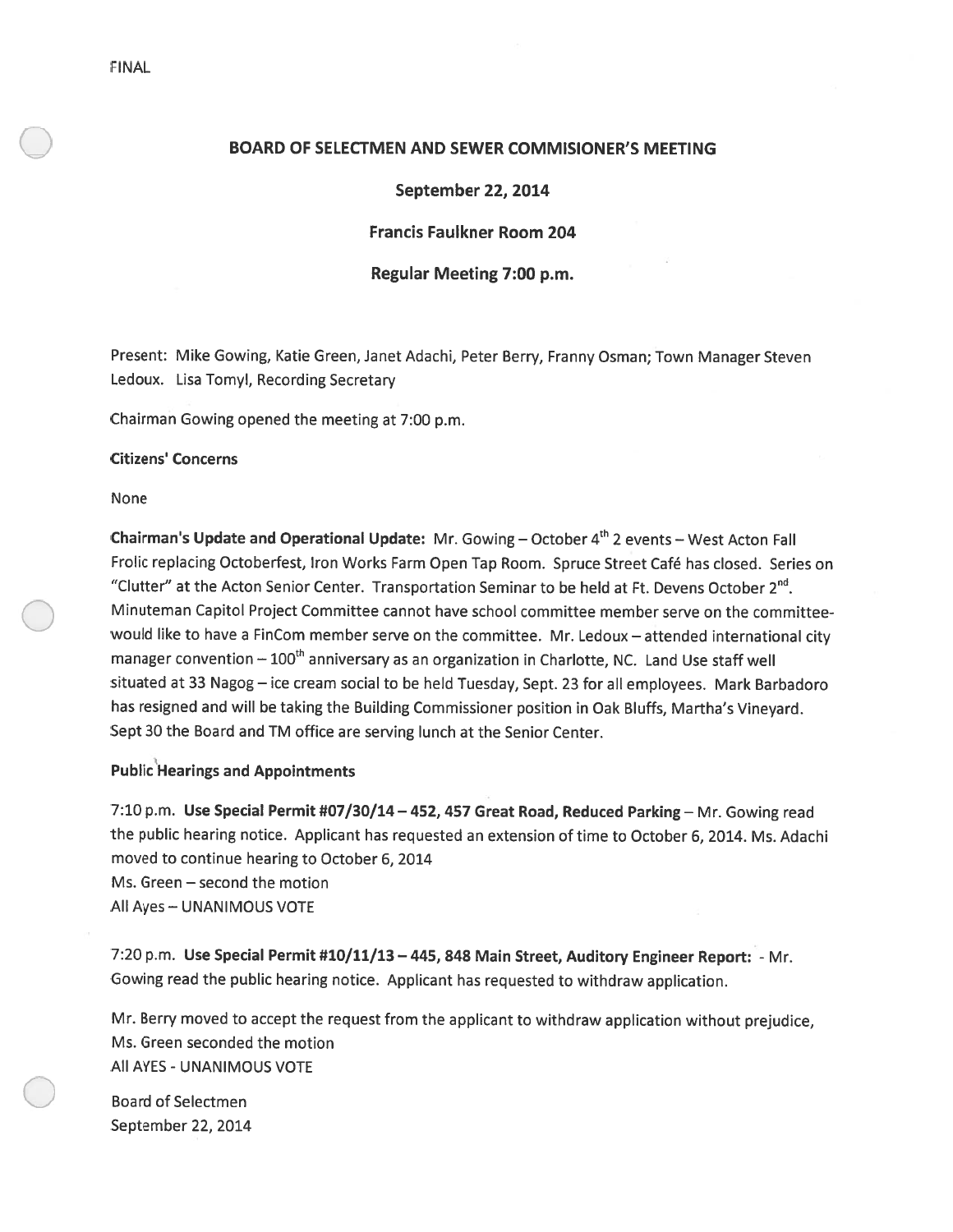7:25 p.m. Site Plan Special Permit #07/03/14 - 450, 37 Knox Trail, Driveway Expansion, continued from September 8, 2014 - Mr. Gowing read the public hearing notice. Mr. Berry is the Selectmen assigned to the site <sup>p</sup>lan. The original application was to par<sup>k</sup> school buses and to create an easement access to reconfigure the parking lot and driveway. Approximately <sup>26</sup> busses to be <sup>p</sup>laced there with <sup>a</sup> traffic study included in original application. The property is an office building and the Town of Concord was not going to utilize the building. New information from counsel from Town of Concord now seeking to utilize the office building and do not want to par<sup>k</sup> buses at Knox Trail.

Mark Brobrowski — Counsel for the Town of Concord, Chris Whelan — Town Manager Town of Concord and Nitsch Engineering gave <sup>a</sup> genera<sup>l</sup> overview of the site <sup>p</sup>lan with more extensive detail <sup>g</sup>iven by Nitsch Engineering.

Water Commissioner spoke regarding concerns regarding the <sup>p</sup>lans at <sup>37</sup> Knox Trail.

Citizen Jim Snyder-Grant concerns regarding the property and water concerns. Corey York, DPW/Engineering Director commented on the concerns of the Engineering Department regarding storm water runoff.

Ms. Green suggested that the Acton Water District and Town Engineers need to further study and comment and make recommendation regarding water quality.

Ms. Green moved to continue to October 6 at 7:55 Ms. Adachi seconded the motion All Ayes UNANIMOUS VOTE 7:35 p.m. Liquor License Transfer, Great Road Seafood Sales: Mr. Gowing read the public hearing notice.

Ms. Green moved to approve transfer of liquor license Ms. Adachi second All Ayes UNANIMOUS VOTE.

7:40 p.m. Traffic Rules and Order Policy, Mailbox Replacement Policy, Private Way Plowing Program, Corey York, DPW/Engineering Director: Corey presented an overview of the Traffic Rules and Orders looking to adopt the changes and updates since the late 60's and 70's.

Ms. Green moved to approve the Traffic Rules and Order Policy with correction of the typos in document Ms. Adachi second All Ayes UNANIMOUS VOTE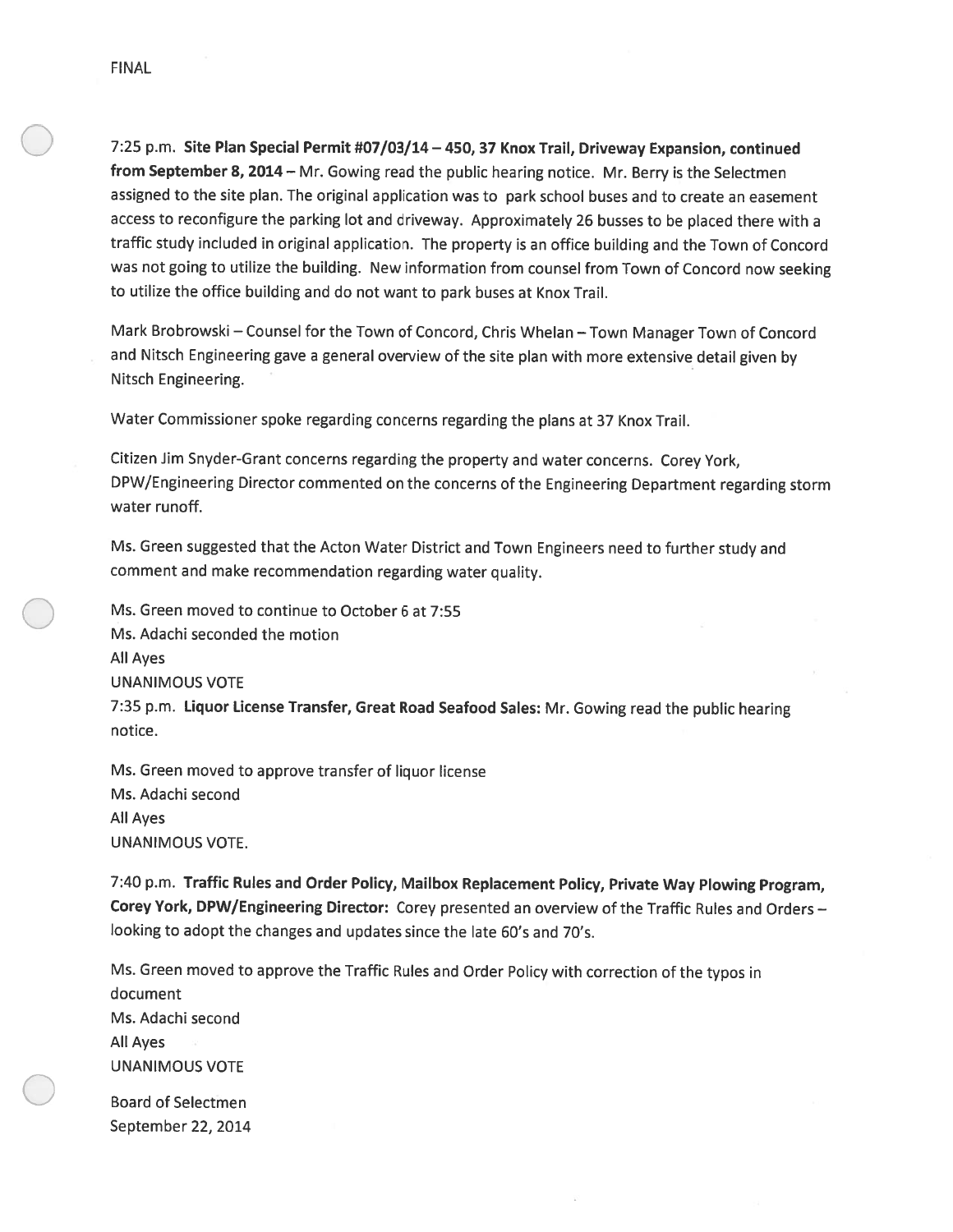Mr. York continued the discussion in regards to the mailbox replacement policy.

Ms. Green moved to approve the Mailbox Replacement Policy and lower reimbursement to be capped at \$100 vs. the \$200 listed in the Mailbox Replacement Policy Ms. Osman seconded All Ayes UNANIMOUS VOTE

Mr. York continued the discussion in regards to the Private Way Plowing Program.

Ms. Green moved to approve private way <sup>p</sup>lowing program Ms. Adachi seconded the motion All Ayes UNANIMOUS VOTE Selectmen's Business

Pay As You Throw Program, Corey York-Mr. York continued with an overview of the Pay AsYou Throw Program at the Recycling Center, Transfer Station and (Swap Shed?) (also known as Save Money and Reduce Trash).

Ms. Green and Ms. Adachi brought up <sup>2</sup> different size bags to accommodate households that do not produce as much trash <sup>a</sup> larger family would produce. TM Ledoux strongly believes that the town should take the time to fully educate the general public regarding this program. Mr. York is looking for approval from the Board if the Town wants to move forward with this type of program.

Ms. Osman moved to ask town staff to develop <sup>a</sup> warrant for Town Meeting and develop an educational training for the general public Ms. Adachi seconded the motion All Ayes UNANIMOUS VOTE

Acton Community Housing Committee, Housing Production Plan - Nancy Tavernier gave an overview of the Housing Production Plan.

Discussion on Acton Nursing Service Options - Doug Halley presented and explained his memo regarding the Acton Nursing Service, and recommendation of warrant article for vote at the Special Town Meeting.

Steve Noone reviewed the FinCom recommendations and did not recommend continuing with the Enterprise Fund for the Nursing Service. Several residents spoke in favor of the nursing service, and encouraged to have the warrant article be sent to Town Meeting for the residents to vote on. Ms. Green recommends <sup>o</sup> closing the enterprise fund and putting it in the operating budget.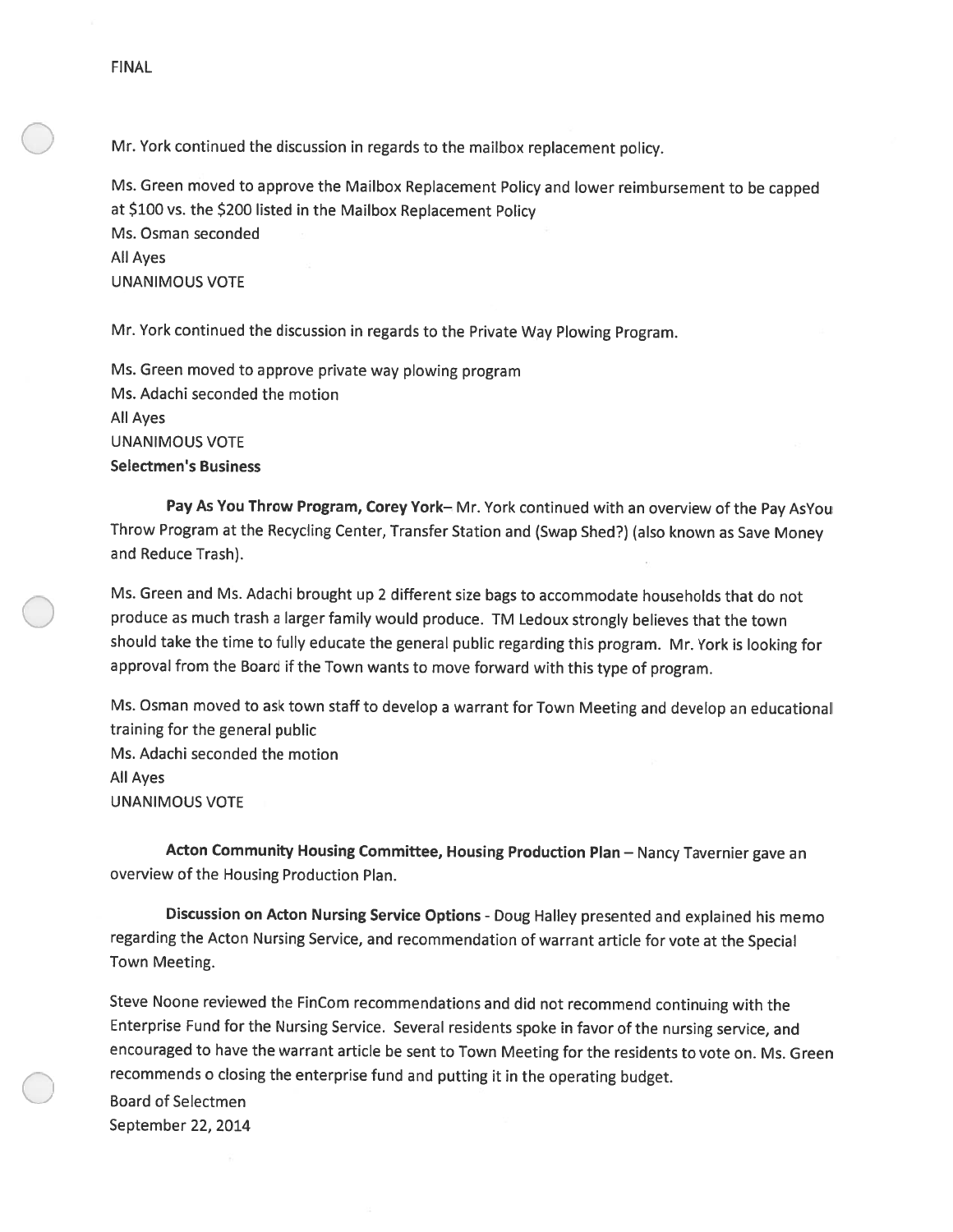Ms. Osman agrees to move the service from enterprise to operating budget

Mr. Berry agrees to go to town meeting and move the service from enterprise to operating budget

Ms. Adachi spoke as the voice of residents who have not utilized the service nor do not want taxes raised. Suggested that her decision is to go to the Navigator Service option

Ms. Green voted to have an article that moves ANS from the enterprise fund to the operating fund

Ms. Green voted to go to the Special Town Meeting with two warrant articles. Article <sup>1</sup> would dissolve the enterprise fund — if voters vote yes, then move to article <sup>2</sup> — motion to move the enterprise fund into the genera<sup>l</sup> fund FY16 (shut down the Nursing funding). If voters vote no on article <sup>1</sup> then move to the Health Navigator. If no on that, then article 3 — dissolve the service

Ms. Green - Motion to move to recommend Town Manager put together 3 warrant articles. Ms. Osman seconded 4 Ayes, 1 Nay (Ms. Adachi) Motion passes.

Vote on Special Town Meeting, November 12, 13, 2014— Ms. Adachi moved to have Special Town Meeting, Ms. Osman seconded

All Ayes — UNANIMOUS VOTE

### Selectmen's Reports:

The Selectmen Reports were withheld and will be reviewed at the October 6, <sup>2014</sup> regular meeting.

## Consent Agenda

Mr. Berry moved to continue item <sup>13</sup> to October 6, <sup>2014</sup> meeting to ge<sup>t</sup> corporate vote from Wine-Cask Cellar (missing from application) Ms. Green seconded All Ayes -Ms. Green moved to approve consent items 10-12, 14-23.Ms. Osman seconded. All Ayes UNANIMOUS VOTE Item 22. Cremation <sup>p</sup>lot price change (no increase) - Item 23 Disclosure of Conflict of Interest - Ms. Green moved to adjourn, Mr. Berry seconded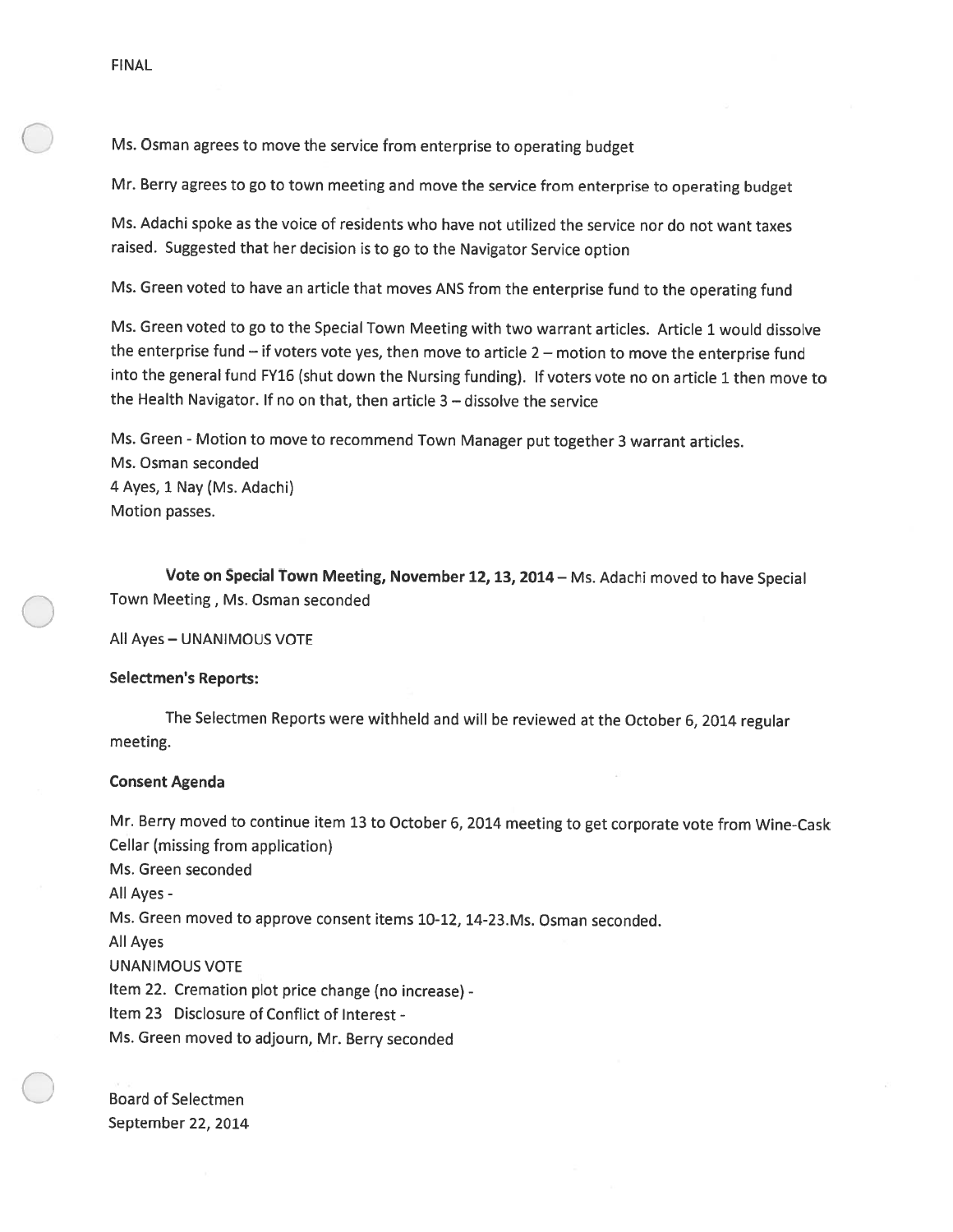FINAL

Meeting adjourned at: 11:45 PM

Respectfully submitted,

 $4\mu$ <sup>d</sup>

Lisa Tomyl, Recording Secretary

Peter Berry, Clerk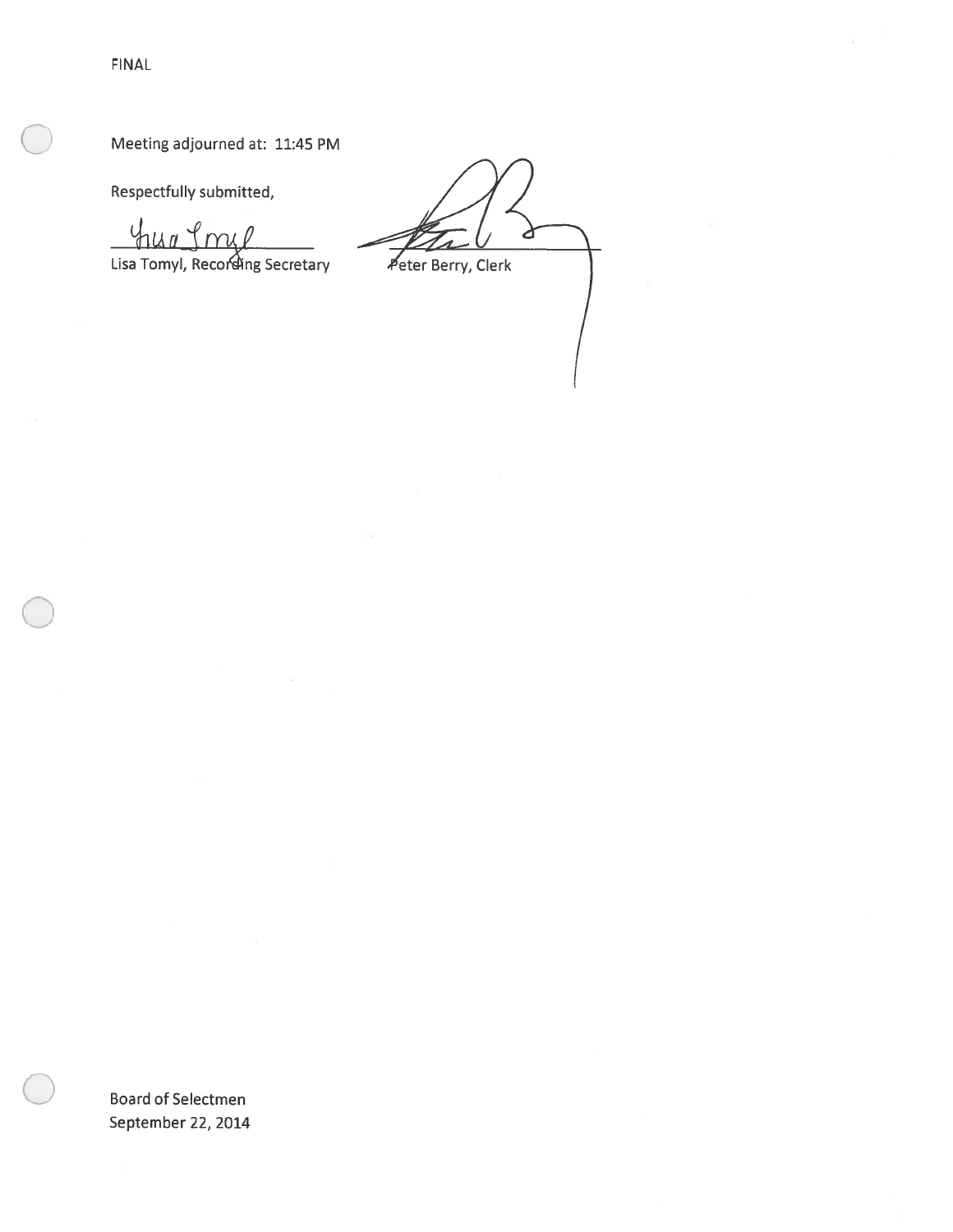|                                                                                       |                                                                                                                         | Home    | Content Map   |             | What's New   Users & Groups   Help                                                     |  |  |  |  |
|---------------------------------------------------------------------------------------|-------------------------------------------------------------------------------------------------------------------------|---------|---------------|-------------|----------------------------------------------------------------------------------------|--|--|--|--|
| Guest Login                                                                           |                                                                                                                         |         |               | Search      | In: This Collection Advanced                                                           |  |  |  |  |
| Location: Home » Public Meetings » Board of Selectmen » 2014 » 09-22 » Agenda Listing |                                                                                                                         |         |               |             |                                                                                        |  |  |  |  |
|                                                                                       | Agenda                                                                                                                  |         |               |             | Properties<br>$\triangledown$                                                          |  |  |  |  |
|                                                                                       |                                                                                                                         |         |               |             | Refresh<br>$\frac{1}{p}$                                                               |  |  |  |  |
| Type ↑ Title                                                                          |                                                                                                                         | Owner   | <b>Edited</b> | <b>Size</b> | ÞА<br>Actions                                                                          |  |  |  |  |
| 勖                                                                                     | 010 Agenda, Board of Selectmen, September 22,<br>2014                                                                   | manager | 09/18/14      | 82 KB       | Ţ.<br>F.<br>$\bigtriangledown$                                                         |  |  |  |  |
| 霝                                                                                     | 020 (1) Use Special Permit #07-30-14 - 452, 457<br><b>Great Road, Reduced Parking</b>                                   | manager | 09/18/14      | 730 KB      | g.<br>₩<br>$\triangledown$                                                             |  |  |  |  |
| 品                                                                                     | 030 (2) Use Special Permit #10-11-13 - 445, 848<br><b>Main Street, Auditory Engineer Report</b>                         | manager | 09/18/14      | 590 KB      | p.<br>$\Box$<br>l v                                                                    |  |  |  |  |
| 霝                                                                                     | 040 (3) Site Plan Special Permit #07-03-14 - 450,<br>37 Knox Trail, Driveway Expansion                                  | manager | 09/18/14      | 4 MB        | 문<br>Ľ.<br>$\triangledown$                                                             |  |  |  |  |
| 副                                                                                     | 041 (3) Site Plan Special Permit #07-03-14 - 450,<br><b>Concord Town Counsel Letter</b>                                 | manager | 09/18/14      | 44 KB       | F.<br>P<br>$\triangledown$                                                             |  |  |  |  |
| 霝                                                                                     | 050 (4) Liquor License Transfer, Great Road<br><b>Seafood Sales</b>                                                     | manager | 09/18/14      | 3 MB        | F<br>$\mathbb{C}$<br>$\triangledown$                                                   |  |  |  |  |
| 霝                                                                                     | 060 (5) Traffic Rules and Order Policy, Mailbox<br><b>Replacement Policy, Private Way Plowing</b><br>Program            | manager | 09/18/14      | 312 KB      | K.<br>$\mathbf{C}$<br>v                                                                |  |  |  |  |
| 霝                                                                                     | 061 (5) Traffic Rules and Orders Policy                                                                                 | manager | 09/18/14      | 284 KB      | E)<br>₩<br>$\triangledown$                                                             |  |  |  |  |
| 勖                                                                                     | 070 (6) Pay As You Throw Program                                                                                        | manager | 09/18/14      | 2 MB        | F.<br>4<br>$\heartsuit$                                                                |  |  |  |  |
| 霝                                                                                     | 080 (7) Acton Community Housing Committee,<br><b>Housing Production Plan</b>                                            | manager | 09/18/14      | 180 KB      | F.<br>₩<br>v                                                                           |  |  |  |  |
| 鼎                                                                                     | 090 (9) Special Town Meeting Item, Acton<br><b>Nursing Service</b>                                                      | manager | 09/18/14      | 3 MB        | $\overline{N}$<br>ÿ.,<br>$\triangledown$                                               |  |  |  |  |
| 霝                                                                                     | 100 (10) Authorization of Alcoholic Beverages at<br>Retail Package Stores, Sunday Hours, Elm<br><b>Associates</b>       | manager | 09/18/14      | 172 KB      | $\ddot{\phantom{1}}$<br>$\triangledown$                                                |  |  |  |  |
| 鼂                                                                                     | 110 (11) Authorization of Sale of Alcoholic<br>Beverages, Sunday Hours, Donelan's<br>Supermarkets, Inc.                 | manager | 09/18/14      | 87 KB       | $\frac{d}{2}$<br>$\mathbb{R}^n$<br>$\mathcal{Q}$                                       |  |  |  |  |
| 酚                                                                                     | 120 (12) Authorization of Sales of Alcoholic<br>Beverages at Retail Packet Stores, Sunday<br>Hours, Liquor Outlet, Inc. | manager | 09/18/14      | 187 KB      | 三县<br>$\triangledown$                                                                  |  |  |  |  |
| 霝                                                                                     | 130 (13) Authorization of Alcoholic Beverages at<br>Retail Package Stores, Sunday Hours, Wine-Cask<br>Cellars, Inc.     | manager | 09/18/14      | 69 KB       | ₩<br>$\begin{bmatrix} \mathbf{v} \\ \mathbf{v} \end{bmatrix}$<br>I A                   |  |  |  |  |
| 蝨                                                                                     | 140 (14) Request for Special Extend of Hours of<br><b>Operation, Red Raven Gastropub</b>                                | manager | 09/18/14      | 54 KB       | $\begin{bmatrix} \mathcal{F} \\ \mathcal{F} \end{bmatrix}$<br>县<br>$\triangledown$     |  |  |  |  |
| 霝                                                                                     | 150 (15) One Day Alcoholic Beverage License,<br>Iron Work Farm in Acton, Inc.                                           | manager | 09/18/14      | 133 KB      | $\left[\begin{matrix} 0 \\ 0 \end{matrix}\right]$<br>$\mathbb{F}^1$<br>$\triangledown$ |  |  |  |  |
| 酚                                                                                     | 160 (16) One Day Alcoholic Beverage Licesne,<br><b>Wendy Dicks, Exchange Hall</b>                                       | manager | 09/18/14      | 89 KB       | M.<br>₩<br>V                                                                           |  |  |  |  |